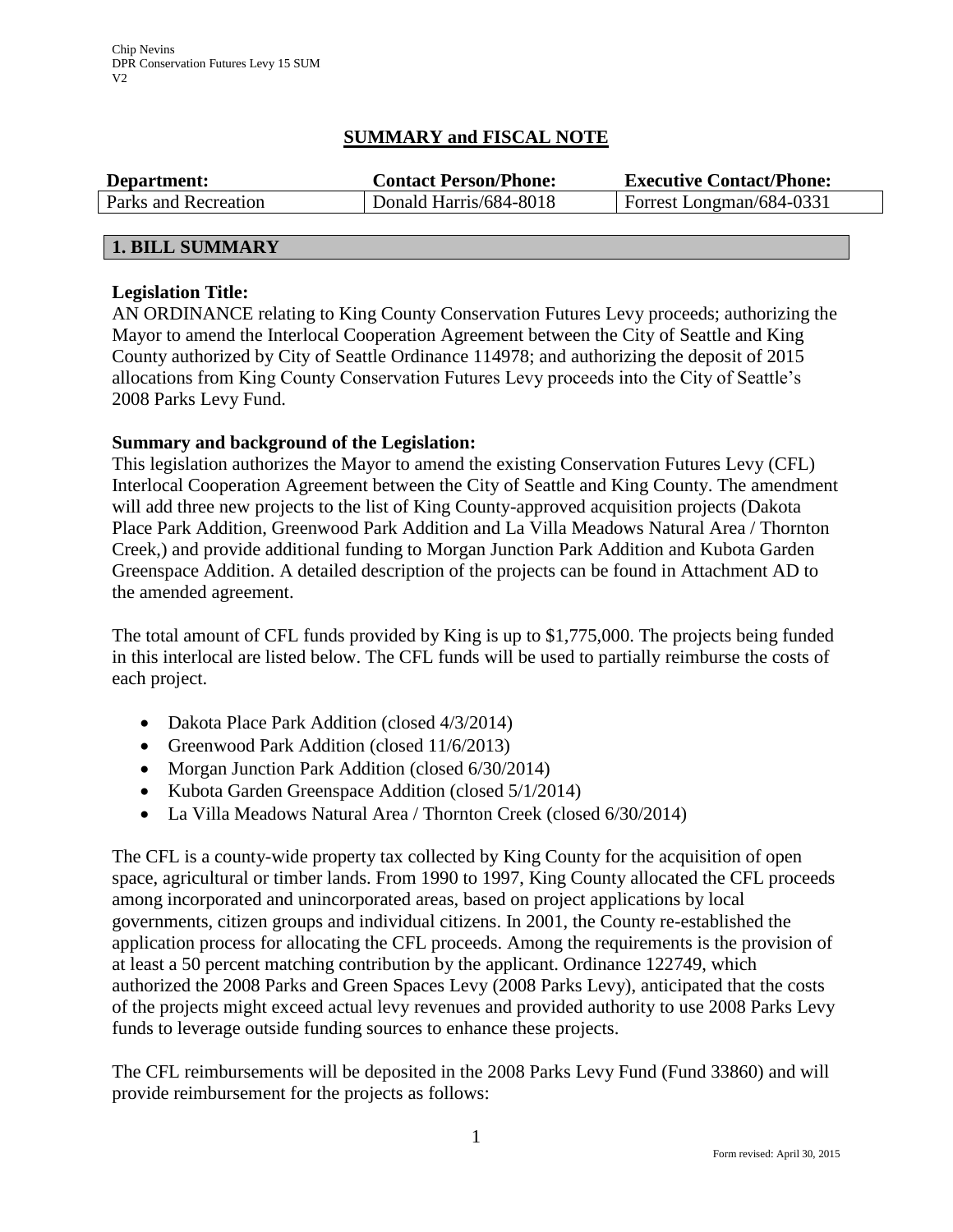• \$1,775,000 will reimburse prior acquisition costs for five projects Dakota Place Park Addition, Greenwood Park Addition, Kubota Garden Greenspace Addition, La Villa Meadows Natural Area / Thornton Creek, Morgan Junction Park Addition.

The following appropriation authority was previously legislated: Ordinance 12448 authorized appropriations for Dakota Place Park Addition (\$776,485); Ordinance 124321 authorized appropriations for Greenwood Park Addition (\$300,000); Ordinances 123363 (\$5,000,000) and 123442 (\$2,275,000) provided appropriation for Neighborhood Parks some of which was transferred to Morgan Junction Park Addition (\$3,441,514). Ordinance 122959 authorized expenditures for Kubota Garden Greenspace Addition (\$1,296,228) and La Villa Meadows Natural Area / Thornton Creek (\$628,133.33).

# **2. CAPITAL IMPROVEMENT PROGRAM**

**\_\_\_\_ This legislation creates, funds, or amends a CIP Project.** 

# **3. SUMMARY OF FINANCIAL IMPLICATIONS**

| Budget program(s) affected:                  |                                |      |                               |      |  |
|----------------------------------------------|--------------------------------|------|-------------------------------|------|--|
|                                              | <b>General Fund \$</b>         |      | Other \$                      |      |  |
| <b>Estimated \$ Appropriation</b><br>change: | 2015                           | 2016 | 2015                          | 2016 |  |
| <b>Estimated \$ Revenue change:</b>          | <b>Revenue to General Fund</b> |      | <b>Revenue to Other Funds</b> |      |  |
|                                              | 2015                           | 2016 | 2015                          | 2016 |  |
|                                              |                                |      | \$1,775,000                   |      |  |
| <b>Positions affected:</b>                   | <b>No. of Positions</b>        |      | <b>Total FTE Change</b>       |      |  |
|                                              | 2015                           | 2016 | 2015                          | 2016 |  |
| Other departments affected:                  |                                |      |                               |      |  |

**\_X\_\_\_This legislation has direct financial implications***.*

### **3.a. Appropriations**

### **\_\_\_\_ This legislation adds, changes, or deletes appropriations.**

| <b>Fund Name and</b><br>number | Dept | <b>Budget Control</b><br>Level Name/#* | 2015<br>Appropriation<br><b>Change</b> | 2016 Estimated<br>Appropriation<br><b>Change</b> |  |
|--------------------------------|------|----------------------------------------|----------------------------------------|--------------------------------------------------|--|
|                                |      |                                        |                                        |                                                  |  |
| <b>TOTAL</b>                   |      |                                        |                                        |                                                  |  |

Appropriations Notes: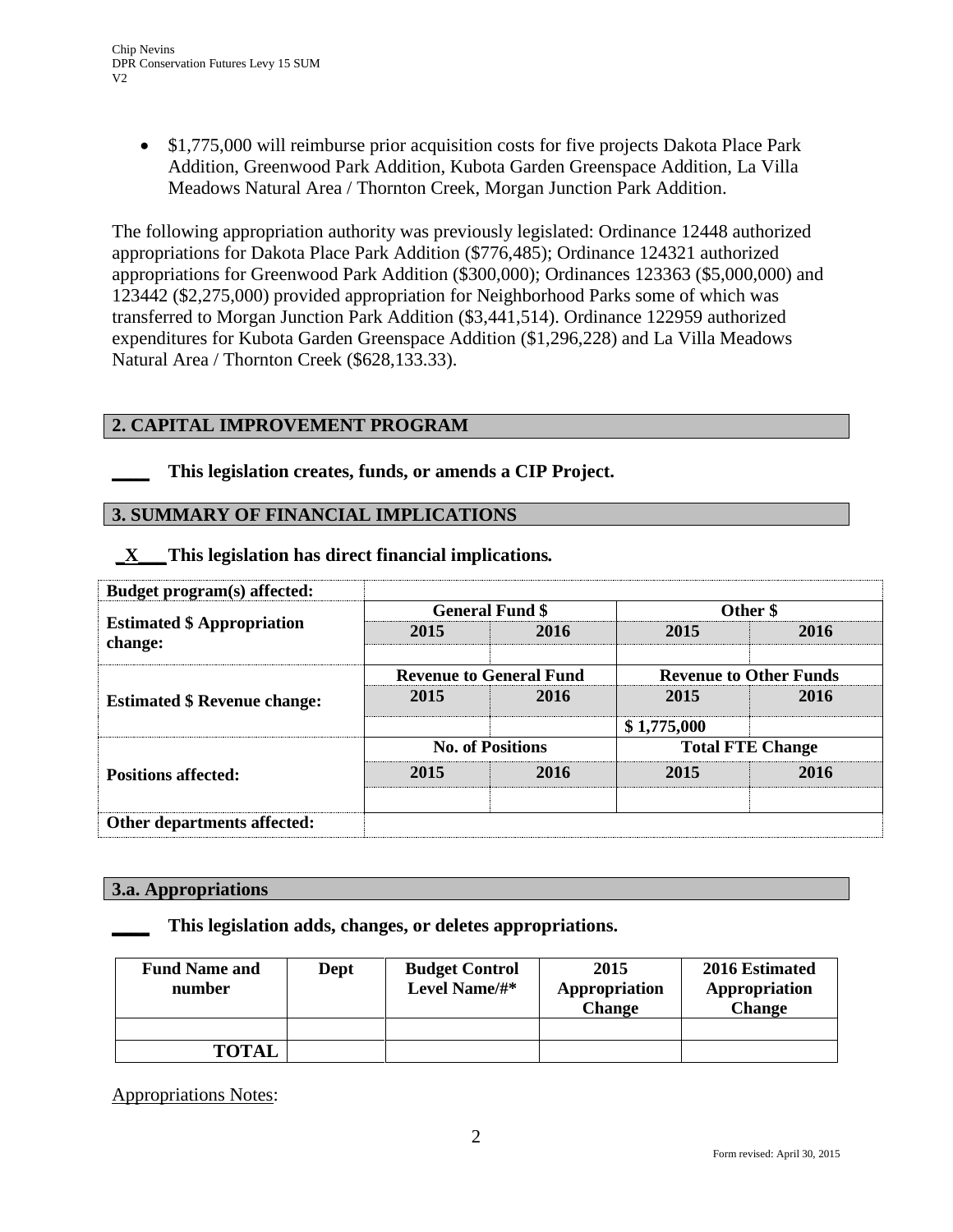# **3.b. Revenues/Reimbursements**

# **\_\_X\_\_ This legislation adds, changes, or deletes revenues or reimbursements.**

# **Anticipated Revenue/Reimbursement Resulting from this Legislation:**

| <b>Fund Name and</b> | Dept       | <b>Revenue Source</b>       | 2015           | 2016 Estimated |
|----------------------|------------|-----------------------------|----------------|----------------|
| <b>Number</b>        |            |                             | <b>Revenue</b> | <b>Revenue</b> |
| 2008 Parks Levy      | Parks and  | <b>King County</b>          | \$1,775,000    |                |
| Fund (33860)         | Recreation | <b>Conservation Futures</b> |                |                |
|                      |            | Levy (CFL)                  |                |                |
| <b>TOTAL</b>         |            |                             | \$1,775,000    |                |

Revenue/Reimbursement Notes:

The Revenue Source (CFL) is a reimbursable grant that has a 50% match requirement. This match requirement is being met with 2008 Parks and Green Spaces Levy Funds.

#### **3.c. Positions**

# **\_\_\_\_ This legislation adds, changes, or deletes positions.**

# **Total Regular Positions Created, Modified, or Abrogated through this Legislation, Including FTE Impact:**

| Position # for<br><b>Existing</b><br><b>Positions</b> | <b>Position Title &amp;</b><br>Department* | <b>Fund</b><br>Name $&#</math></th><th>Program<br>& BCL</th><th>PT/FT</th><th>2015<br><b>Positions</b></th><th>2015<br><b>FTE</b></th><th>Does it sunset?<br>(If yes, explain below<br>in Position Notes)</th></tr><tr><td></td><td></td><td></td><td></td><td></td><td></td><td></td><td></td></tr><tr><td></td><td></td><td></td><td></td><td></td><td></td><td></td><td></td></tr><tr><td></td><td></td><td></td><td></td><td></td><td></td><td></td><td></td></tr><tr><td><b>TOTAL</b></td><td></td><td></td><td></td><td></td><td></td><td></td><td></td></tr></tbody></table>$ |
|-------------------------------------------------------|--------------------------------------------|--------------------------------------------------------------------------------------------------------------------------------------------------------------------------------------------------------------------------------------------------------------------------------------------------------------------------------------------------------------------------------------------------------------------------------------------------------------------------------------------------------------------------------------------------------------------------------------|
|-------------------------------------------------------|--------------------------------------------|--------------------------------------------------------------------------------------------------------------------------------------------------------------------------------------------------------------------------------------------------------------------------------------------------------------------------------------------------------------------------------------------------------------------------------------------------------------------------------------------------------------------------------------------------------------------------------------|

Position Notes:

# **4. OTHER IMPLICATIONS**

- **a) Does the legislation have indirect or long-term financial impacts to the City of Seattle that are not reflected in the above?** No
- **b) Is there financial cost or other impacts of not implementing the legislation?** The City would forgo \$1,775,000 in reimbursements from King County CFL proceeds.
- **c) Does this legislation affect any departments besides the originating department?**